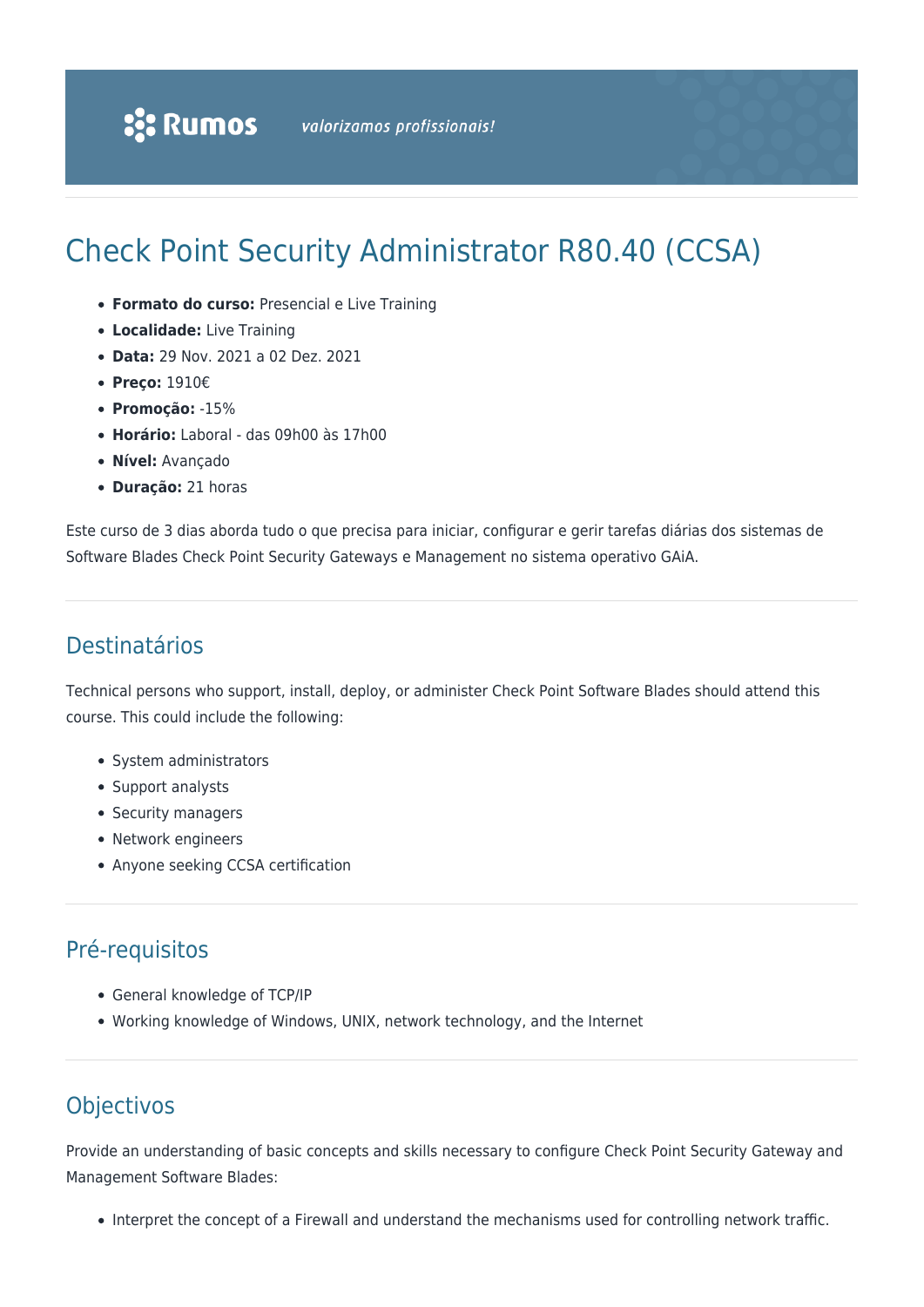- Describe the key elements of Check Point's unified Security Management Architecture.
- Recognize SmartConsole features, functions and tools.
- Understand Check Point deployment options.
- Describe the basic functions of Gaia.
- Describe the essential elements of a Security Policy.
- Understand how traffic inspection takes place in a unified Security Policy.
- Summarize how administration roles and permissions assist in managing policy.
- Recall how to implement backup techniques.
- Understand the Check Point policy layer concept.
- Recognize Check Point security solutions and products and how they work to protect your network.
- Understand licensing and contract requirements for Check Point security products.
- Identify tools designed to monitor data, determine threats and recognize performance improvements.
- Identify tools designed to respond quickly and efficiently to changes in gateways, tunnels, remote users, traffic flow patterns, and other activities.
- Understand Site-to-Site and Remote Access VPN deployments and communities.
- Understand how to analyze and interpret VPN traffic.
- Recognize how to define users and user groups.
- Understand how to manage user access for internal and external users.
- Understand the basic concepts of ClusterXL technology and its advantages.
- Understand how to perform periodic administrator tasks as specified in administrator job descriptions.

#### Metodologia

Sessões teóricas e práticas.

### Programa

#### **LAB EXERCISES**

- Working with Gaia Portal
- Modifying an Existing Security Policy
- Configuring Hide and Static NAT
- Managing Administrator Access
- Installing and Managing a Remote Security Gateway
- Managing Backups
- Defining Access Control Policy Layers
- Defining and Sharing Security Policy Layers
- Working with Licenses and Contracts
- Working with Check Point Logs
- Maintaining Check Point Logs
- Configuring a Site-to-Site VPN
- Providing User Access
- Working with Cluster XL